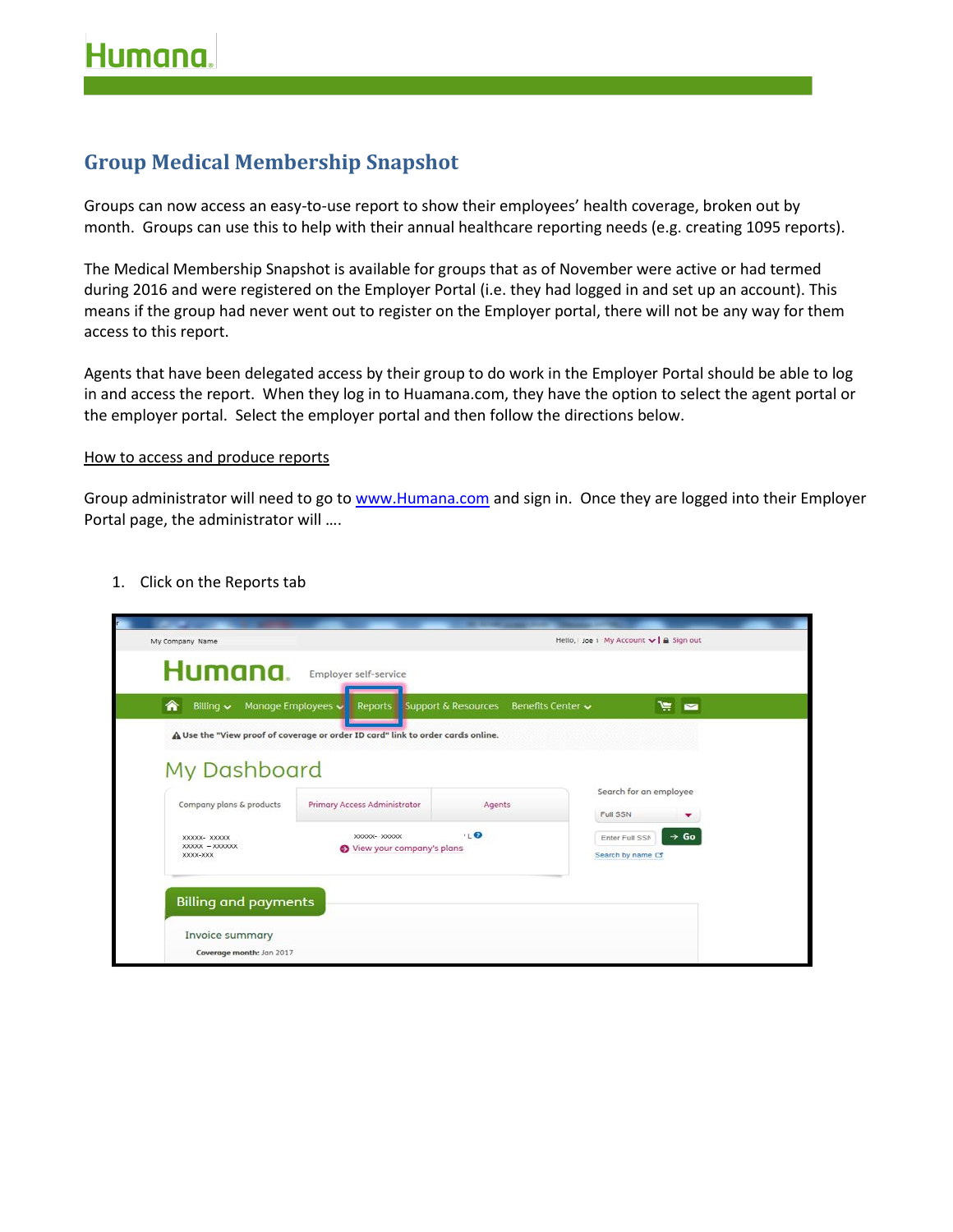2. Click on the Group Medical Membership Snapshot link

**Group Medical Membership Snapshot** 



3. Click on the Start Date field to select the desired start date (Note: user will need to select desired month and year from the calendar box that pops up, and then click on the desired day of the month. You cannot type the date directly in the field.)

| Group #           | <b>XXXXXX</b> |                |    |                   |    |                |                |
|-------------------|---------------|----------------|----|-------------------|----|----------------|----------------|
| <b>Start Date</b> |               | 01/01/2017     |    |                   |    |                |                |
| <b>End Date</b>   | $\bullet$     | Jan            |    | $\vee$ 2017       |    | ◡              | $\bullet$      |
|                   | <b>Su</b>     |                |    | Mo Tu We Th Fr Sa |    |                |                |
|                   | 1             | $\overline{2}$ | 3  | $\overline{4}$    | 5  | 6 <sup>1</sup> | $\overline{7}$ |
|                   | 8             | 9              | 10 | 11                |    | 12 13 14       |                |
|                   | 15            | 16             | 17 | 18                | 19 | 20             | 21             |
|                   | 22            | 23             | 24 | 25                | 26 | 27             | 28             |
|                   | 29            | 30             | 31 |                   |    |                |                |

- 4. Click on the End Date field to select the desired end date (Use same steps as above, to select month, year, and day. You cannot type the date directly in the field.)
- 5. Click the Request Report button

| Humana.                                  | <b>Employer Self-Service</b> |
|------------------------------------------|------------------------------|
|                                          | <b>My Company Name</b>       |
| <b>Group Medical Membership Snapshot</b> |                              |
| Group #                                  | <b>XXXXX</b>                 |
| <b>Start Date</b>                        | 01/01/2016                   |
| <b>End Date</b>                          | 12/31/2016                   |
|                                          | Request report               |